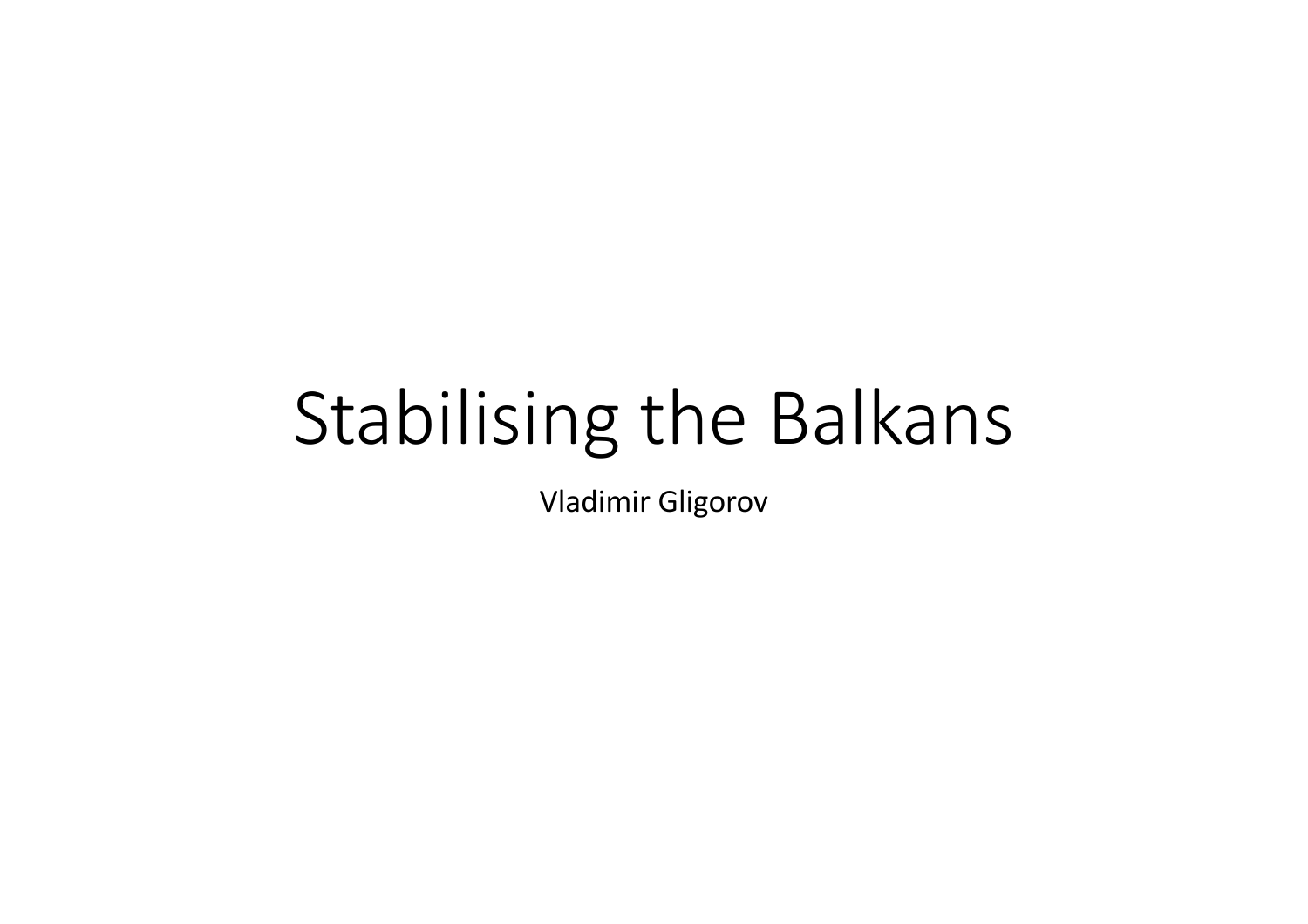### Issues

- Shrinking geography of animosity
- Withering away of the Western Balkans
- Fundamental problems slow change
- Depressed, uncompetitive, unbalanced economies
- Worsening social situation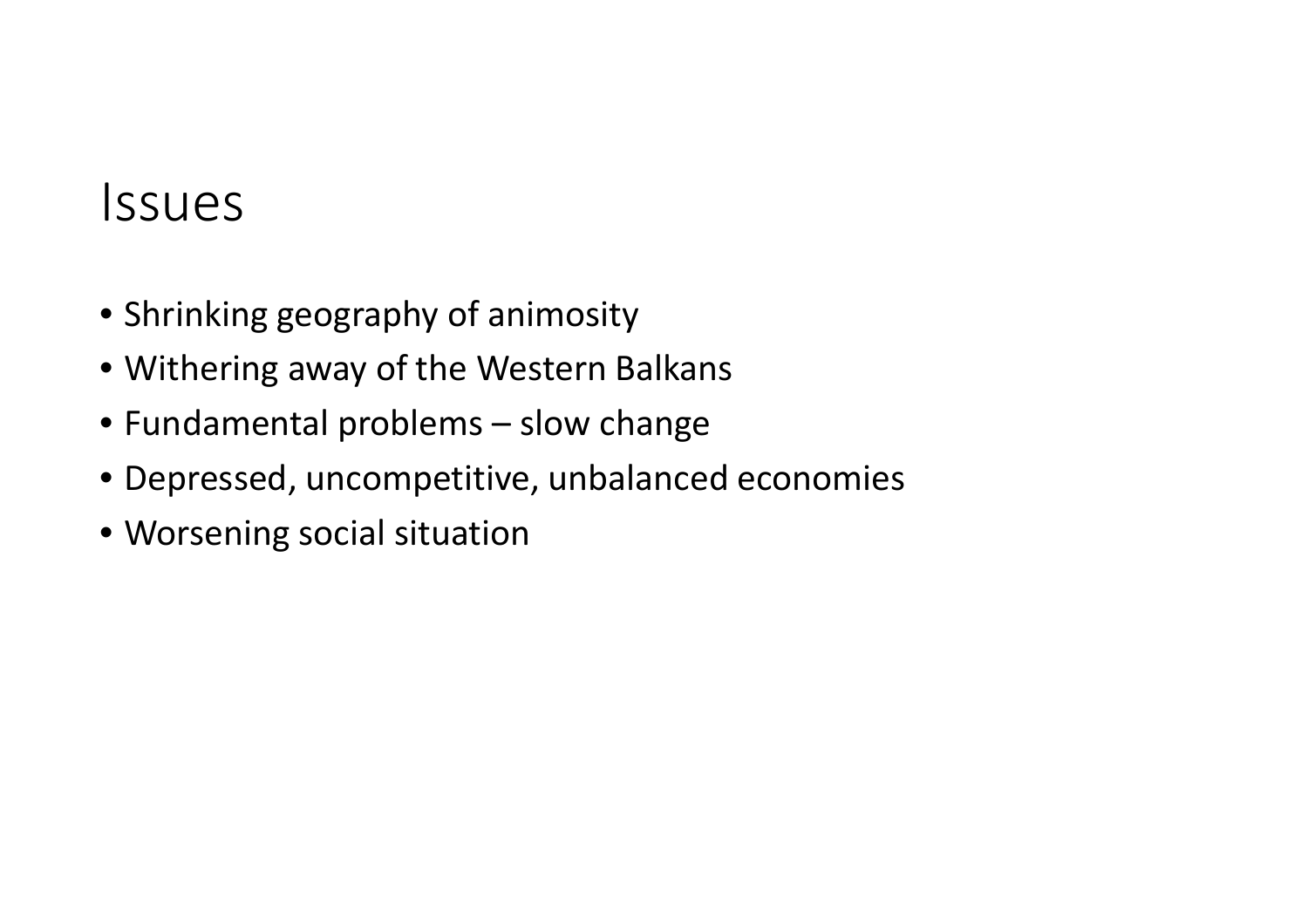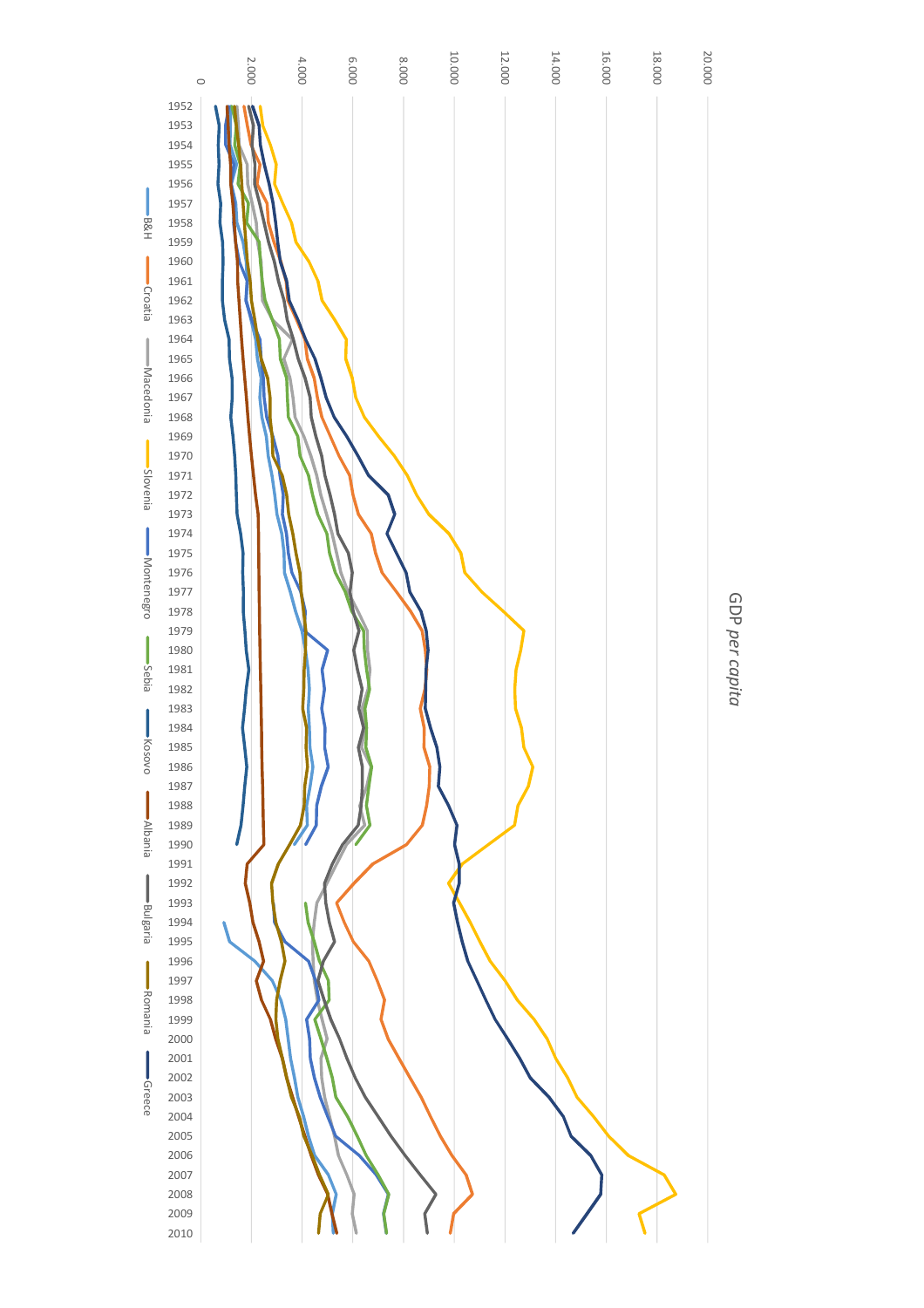### Territorial Stability

- Basically, EU offers market integration,
- which may prove inferior to control over territory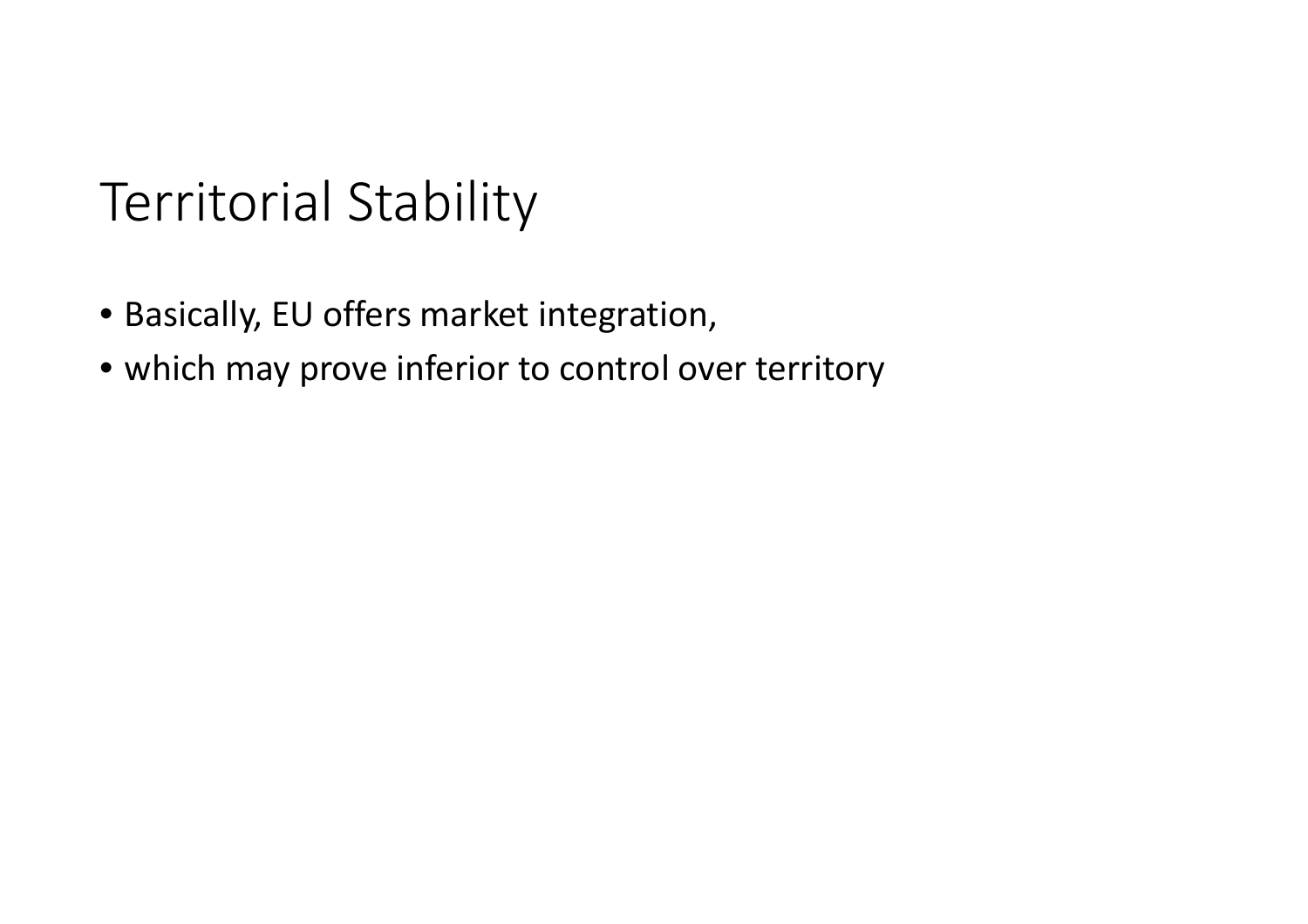## Political Stability

- EU tends to stabilise democracy,
- but is less of a force for democratisation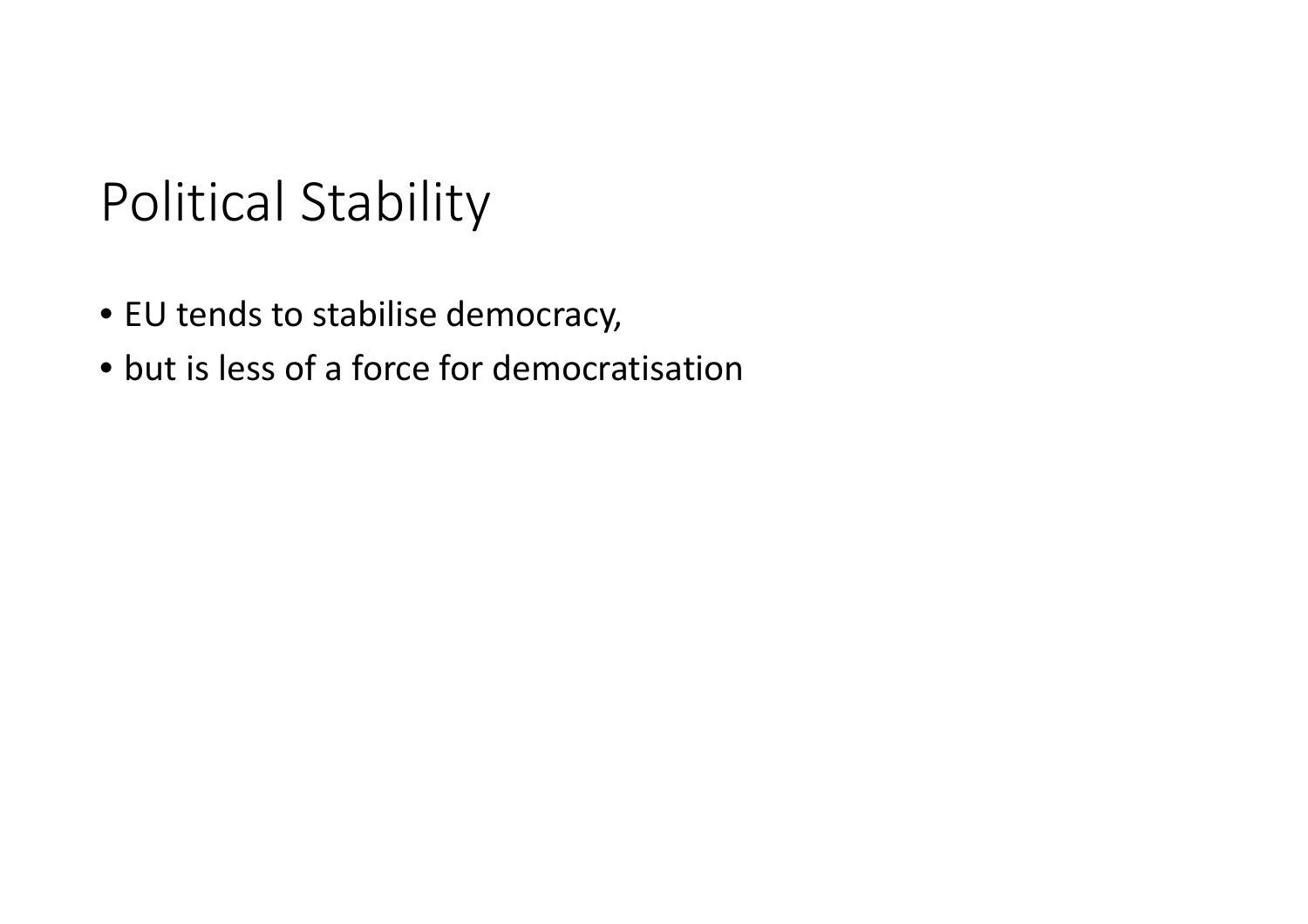#### Right and left (votes in the two last elections)

|                 | right-wing extreme<br>previous, % latest, % previous, % latest,% |                | left-wing extremism |              |                | right-wing extreme<br>previous, % latest, % |      | left-wing extremism<br>previous, % latest,% |     |
|-----------------|------------------------------------------------------------------|----------------|---------------------|--------------|----------------|---------------------------------------------|------|---------------------------------------------|-----|
| Albania         | 2.1                                                              | 3              |                     |              | Austria        | 28.2                                        | 29.7 |                                             |     |
| <b>Belarus</b>  | $\bullet$                                                        | $\bullet$      |                     | $\sim$       | <b>Belguim</b> | 12                                          | 7.8  |                                             |     |
| <b>Bulgaria</b> | 9.4                                                              | 7.3            |                     |              | <b>Danmark</b> | 13.9                                        | 12.3 | 2.2                                         | 6.7 |
| Croatia         | 3.4                                                              | 2.8            | $\mathbf 0$         | 5.2          | Finland        | 4.1                                         | 19   |                                             |     |
| Czech Rep.      |                                                                  | 6.9            | 11.3                | 14.9         | France         | 4.3                                         | 13.6 | 4.3                                         | 6.9 |
| Estonia         | $\sim$                                                           | $\blacksquare$ |                     |              | Germany        |                                             | 4.7  |                                             |     |
| <b>Greece</b>   | 0.3                                                              | $\overline{7}$ | 25.3                | 32.8         | Italy          |                                             |      |                                             |     |
| <b>Hungary</b>  | 2.2                                                              | 16.7           |                     | $\mathbf{r}$ | Netherlands    | 15.5                                        | 10.1 |                                             |     |
| Latvia          | 7.7                                                              | 13.9           |                     | $\mathbf{r}$ | Sweden         | 2.9                                         | 5.7  |                                             |     |
| Lithuania       | 7.3                                                              | 12.7           |                     | $\bullet$    |                |                                             |      |                                             |     |
| Macedonia       |                                                                  |                |                     |              |                |                                             |      |                                             |     |
| Montenegro      |                                                                  |                |                     |              |                |                                             |      |                                             |     |
| Poland          |                                                                  |                |                     |              |                |                                             |      |                                             |     |
| Portugal        |                                                                  |                | 7.9                 | 7.9          |                |                                             |      |                                             |     |
| Romania         |                                                                  |                |                     |              |                |                                             |      |                                             |     |
| <b>Russia</b>   | 8.1                                                              | 11.7           | 11.6                | 19.2         |                |                                             |      |                                             |     |
| Slovakia        | 5.1                                                              | 4.6            |                     |              |                |                                             |      |                                             |     |
| Serbia          |                                                                  |                |                     |              |                |                                             |      |                                             |     |
| Slovenia        | 5.4                                                              | 1.8            |                     |              |                |                                             |      |                                             |     |
| Spain           |                                                                  |                | 3.8                 | 6.9          |                |                                             |      |                                             |     |
| <b>Turkey</b>   | 14.3                                                             | 13             | $\sim$              |              |                |                                             |      |                                             |     |
| <b>Ukraine</b>  | 0.8                                                              | 10.4           | 5.4                 | 13.2         |                |                                             |      |                                             |     |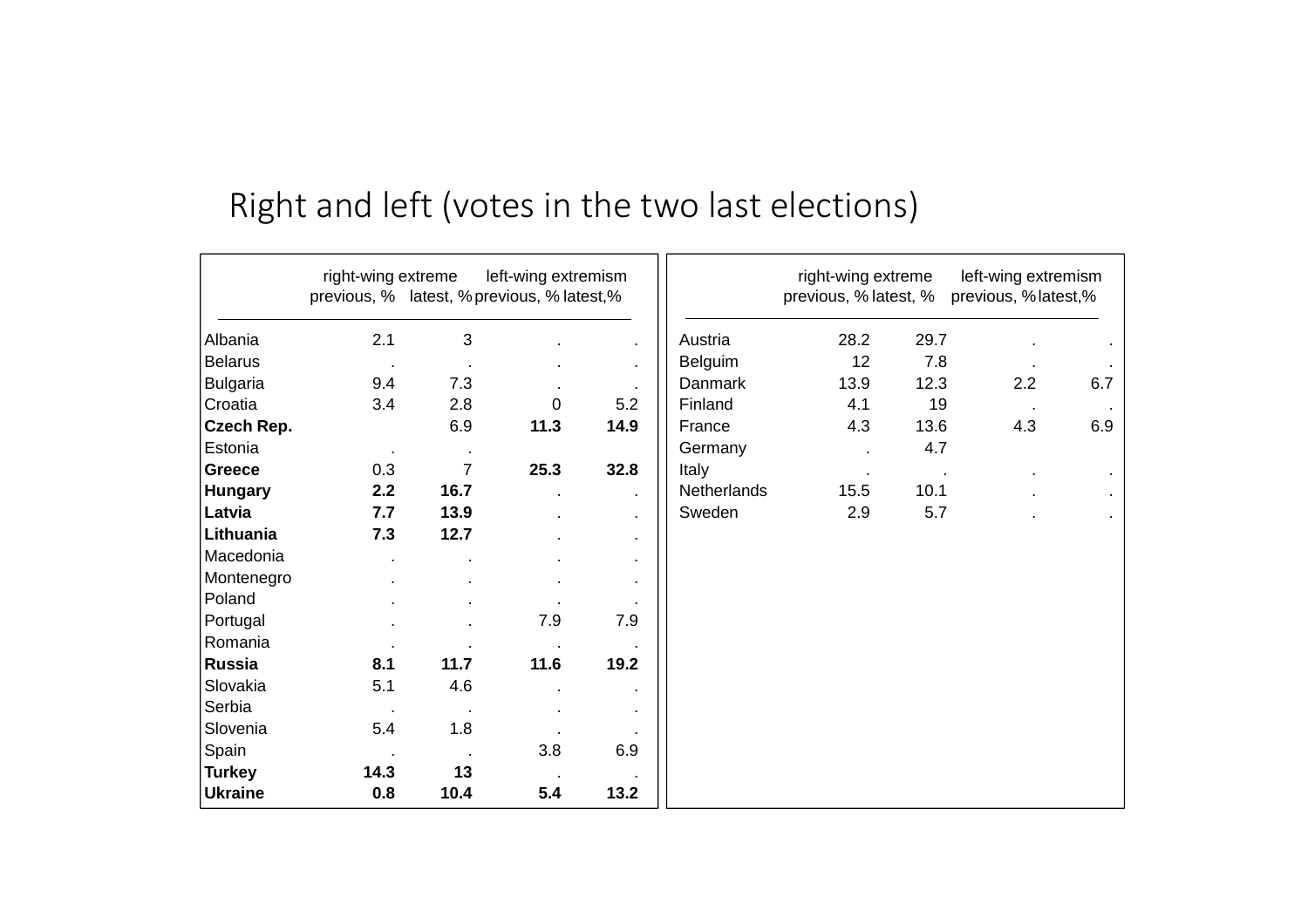### Economic Stability

- EU can be an instrument for development,
- but that is conditional on domestic economic policies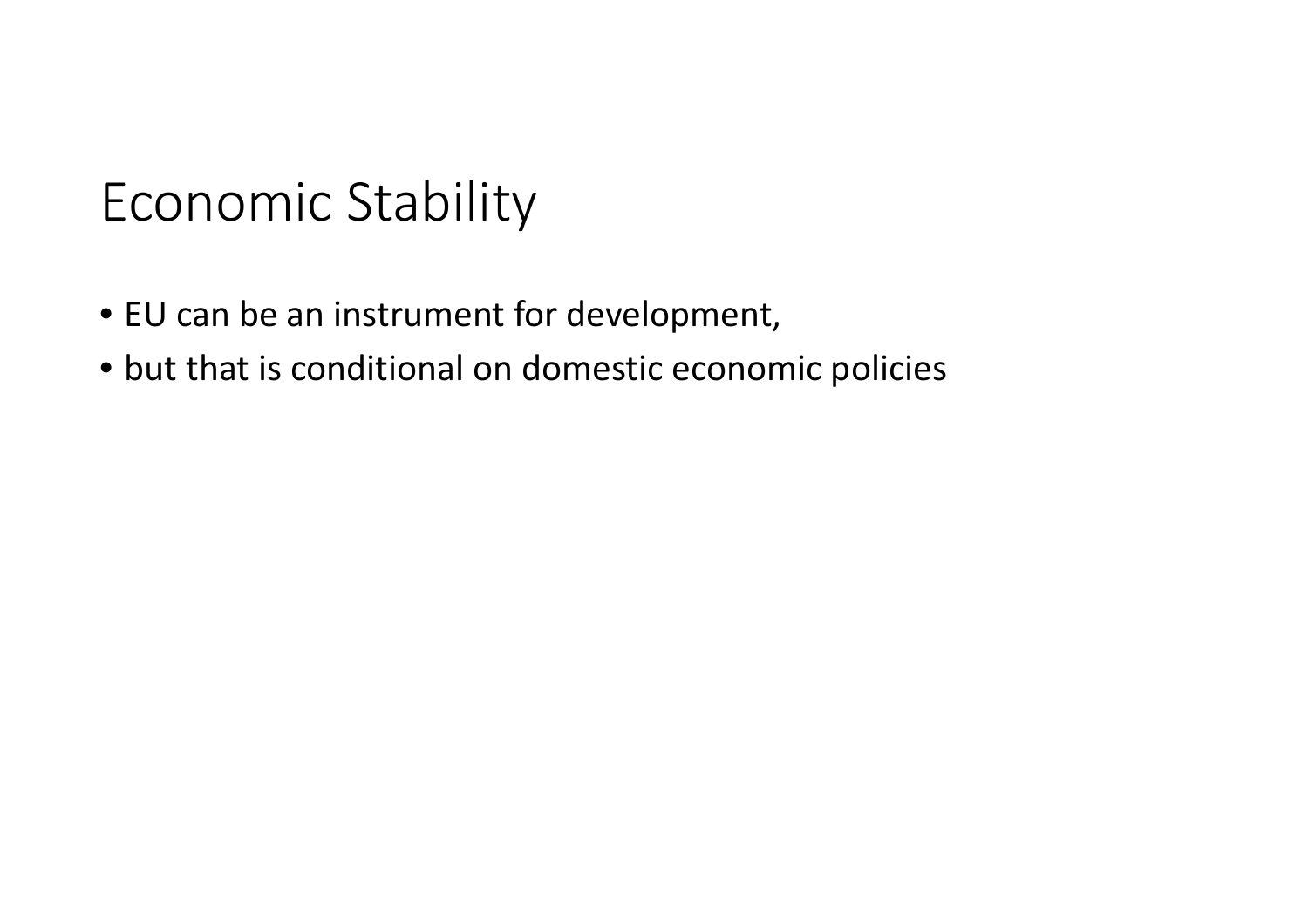### Social Stability

• For less developed countries in and around EU, depressed labour markets bring high social costs